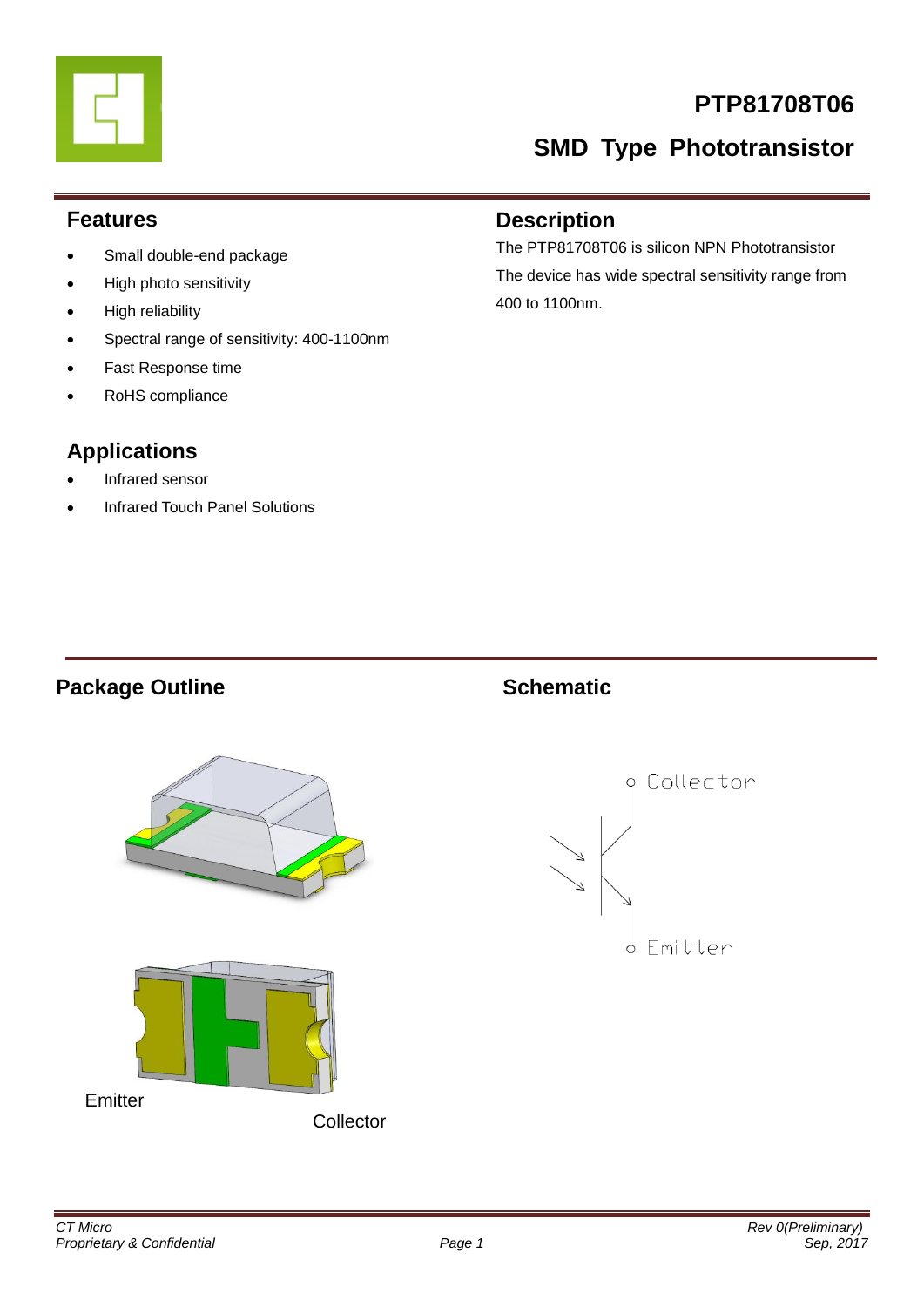

# **Absolute Maximum Rating at 25<sup>0</sup>C**

| <b>Symbol</b>             | <b>Parameters</b>                | <b>Ratings</b> | <b>Units</b> | <b>Notes</b> |
|---------------------------|----------------------------------|----------------|--------------|--------------|
| $\mathsf{I}^{\mathsf{C}}$ | <b>Collector Current</b>         | 20             | mA           |              |
| <b>B</b> <sub>vceo</sub>  | Collector-Emitter Voltage        | 35             | V            |              |
| <b>B</b> <sub>vECO</sub>  | <b>Emitter-Collector Voltage</b> | 5              | V            | 2            |
| $T_{\text{opr}}$          | <b>Operating Temperature</b>     | $-40 - +85$    | $\rm ^{0}C$  |              |
| $T_{\text{stg}}$          | Storage Temperature              | $-40 - +100$   | $\rm ^{0}C$  |              |
| $T_{sol}$                 | <b>Soldering Temperature</b>     | 260            | $\rm ^{0}C$  | 3            |
| $P_{to}$                  | <b>Total Power Dissipation</b>   | 150            | mW           |              |

### **Optical Characteristics**

| Symbol       | <b>Parameters</b>       | <b>Test Conditions</b>   | Min | Typ | Max  | <b>Units</b> | <b>Notes</b> |
|--------------|-------------------------|--------------------------|-----|-----|------|--------------|--------------|
| Λ            | Spectral Bandwidth      | $\overline{\phantom{0}}$ | 400 | -   | 1100 | nm           |              |
| λP           | <b>Peak Sensitivity</b> | $\overline{\phantom{0}}$ | -   | 820 |      | nm           |              |
| $\theta$ 1/2 | View Angle              | $V$ ce=5 $V$             | ۰   | ±65 | ۰    | deg          |              |

### **Electrical Characteristics**

| <b>Symbol</b>             | <b>Parameters</b>              | <b>Test Conditions</b>                     | <b>Min</b> | <b>Typ</b> | <b>Max</b> | <b>Units</b> | <b>Notes</b> |
|---------------------------|--------------------------------|--------------------------------------------|------------|------------|------------|--------------|--------------|
| <b>I</b> CEO              | Dark Current                   | $Ee=0mW/cm^2$                              |            | ۰          | 100        | nA           |              |
|                           |                                | $VCE=20V$                                  | ۰          |            |            |              |              |
| VCE(sat)                  | Collector-Emitter              | $Ee=1mW/cm^2$                              | ٠          | -          | 0.4        | V            |              |
|                           | <b>Saturation Voltage</b>      | $lc=0.3mA$                                 |            |            |            |              |              |
| $\mathsf{I}^{\mathsf{C}}$ | <b>Collector Light Current</b> | $Ee=1mW/cm^2$                              | 0.3        | 0.8        |            | mA           |              |
|                           |                                | λ <sub>P</sub> =940nm, V <sub>CE</sub> =5V |            |            |            |              |              |
| $C_T$                     | <b>Terminal Capacitance</b>    | $Ee=0mW/cm^2$                              | ۰          | 2.45       |            |              |              |
|                           |                                | $f=1$ MHz, $Vce=5V$                        |            |            |            | pF           |              |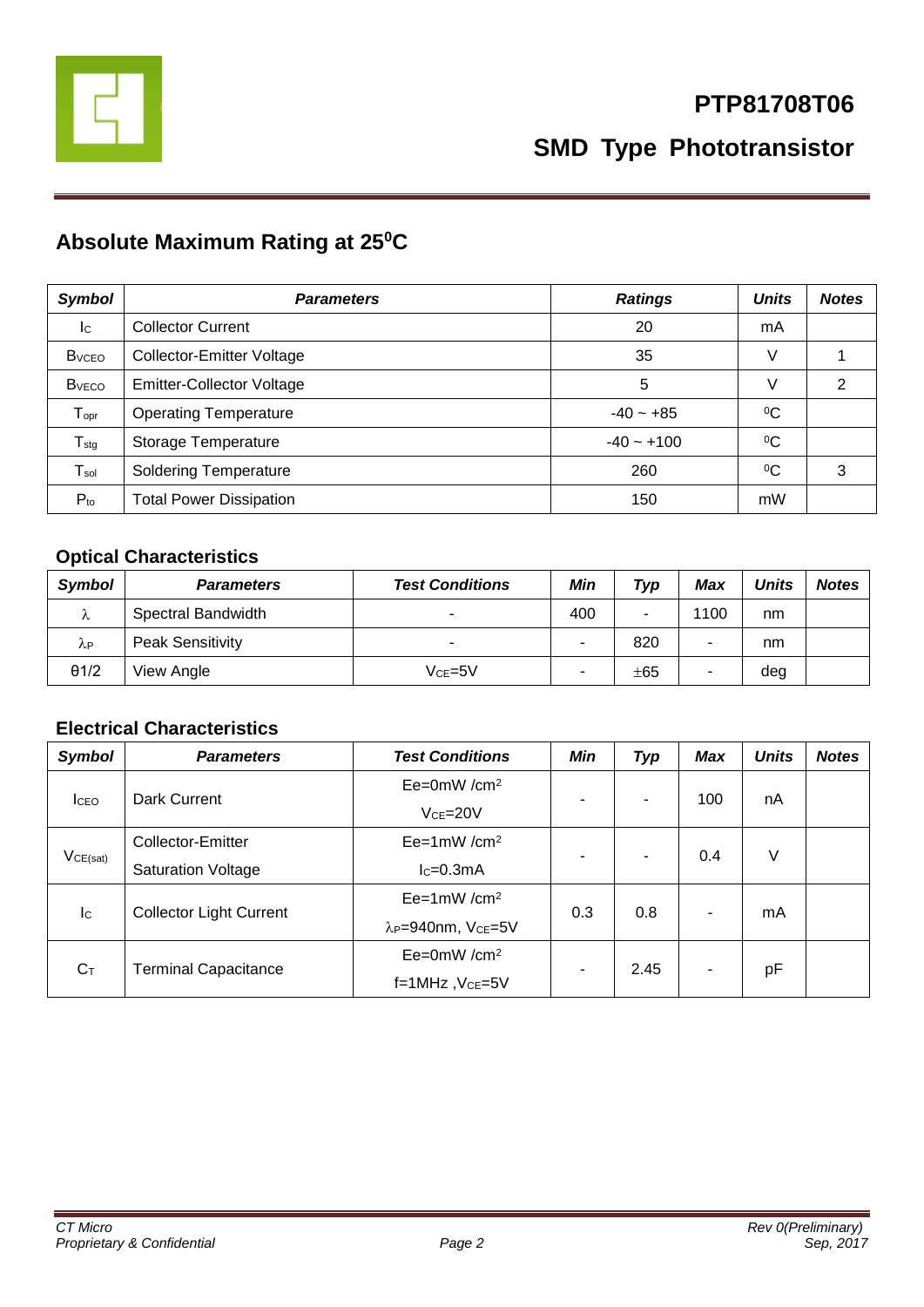

# **PTP81708T06**

**SMD Type Phototransistor**

### **Switching Characteristics**

| <b>Symbol</b>    | <b>Parameters</b>   | <b>Test Conditions</b>                       | Min                      | Typ | Max | <b>Units</b> | <b>Notes</b> |
|------------------|---------------------|----------------------------------------------|--------------------------|-----|-----|--------------|--------------|
| tr               | <b>Rise Time</b>    |                                              |                          | 6   |     |              |              |
| t۴               | Fall Time           | $V_{ce}$ = 5V, R <sub>L</sub> = 100 $\Omega$ | $\overline{\phantom{0}}$ |     |     |              |              |
| $t_{\rm on}$     | Turn on Delay Time  | $lc=1.0mA$                                   |                          | 11  |     | μs           | 4            |
| t <sub>off</sub> | Turn off Delay Time |                                              |                          | 7.9 | ۰   |              |              |

### **Notes:**

- 1 : Test conditions : Ic=100μA, Ee=0mW/cm<sup>2</sup>.
- 2 : Test conditions : I<sub>E</sub>=100μA, Ee=0mW/cm<sup>2</sup>.
- 3 : Soldering time≦5 seconds.
- 4 : Test circuit:

### Detector



Switching Time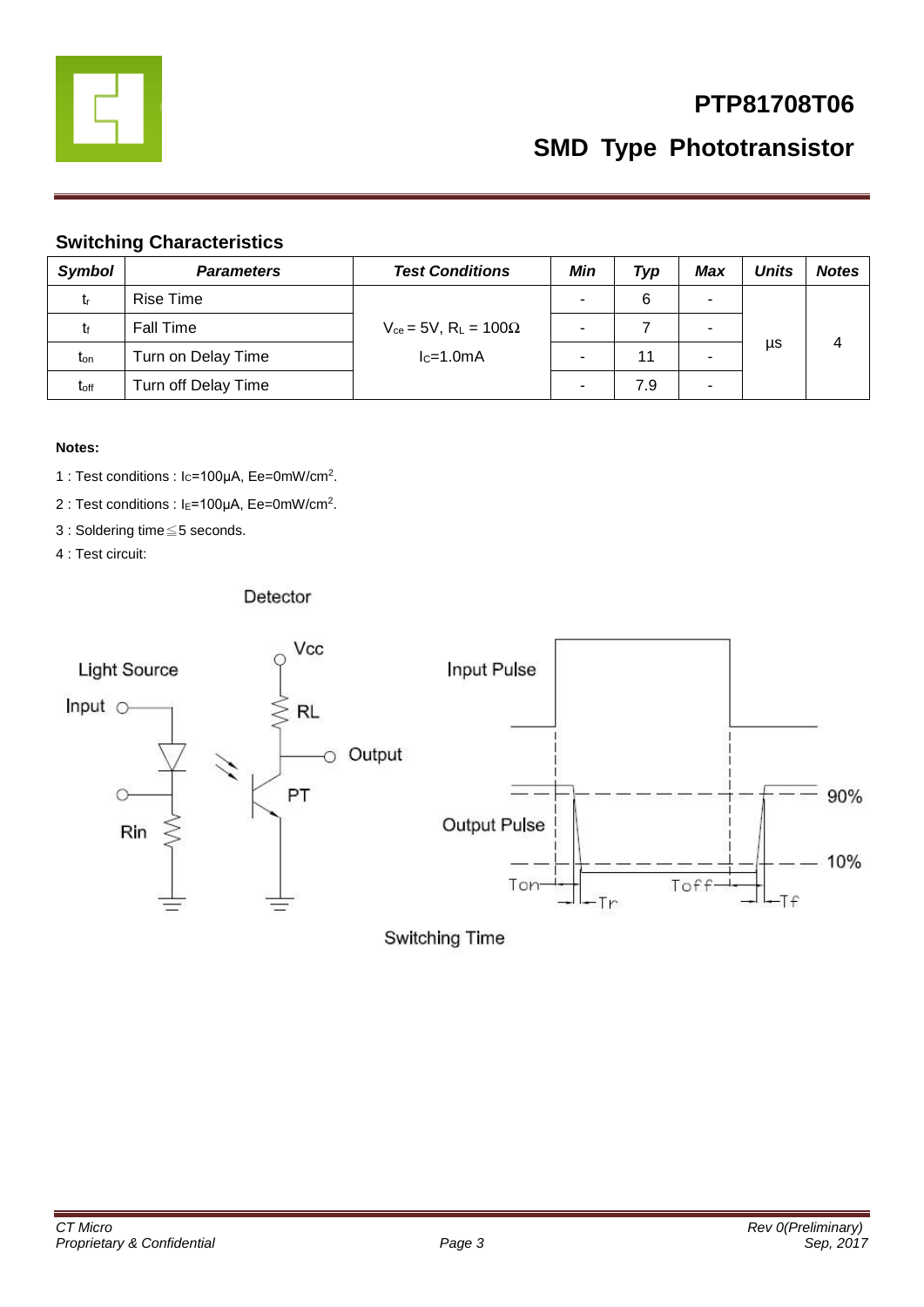

# **Typical Characteristic Curves**





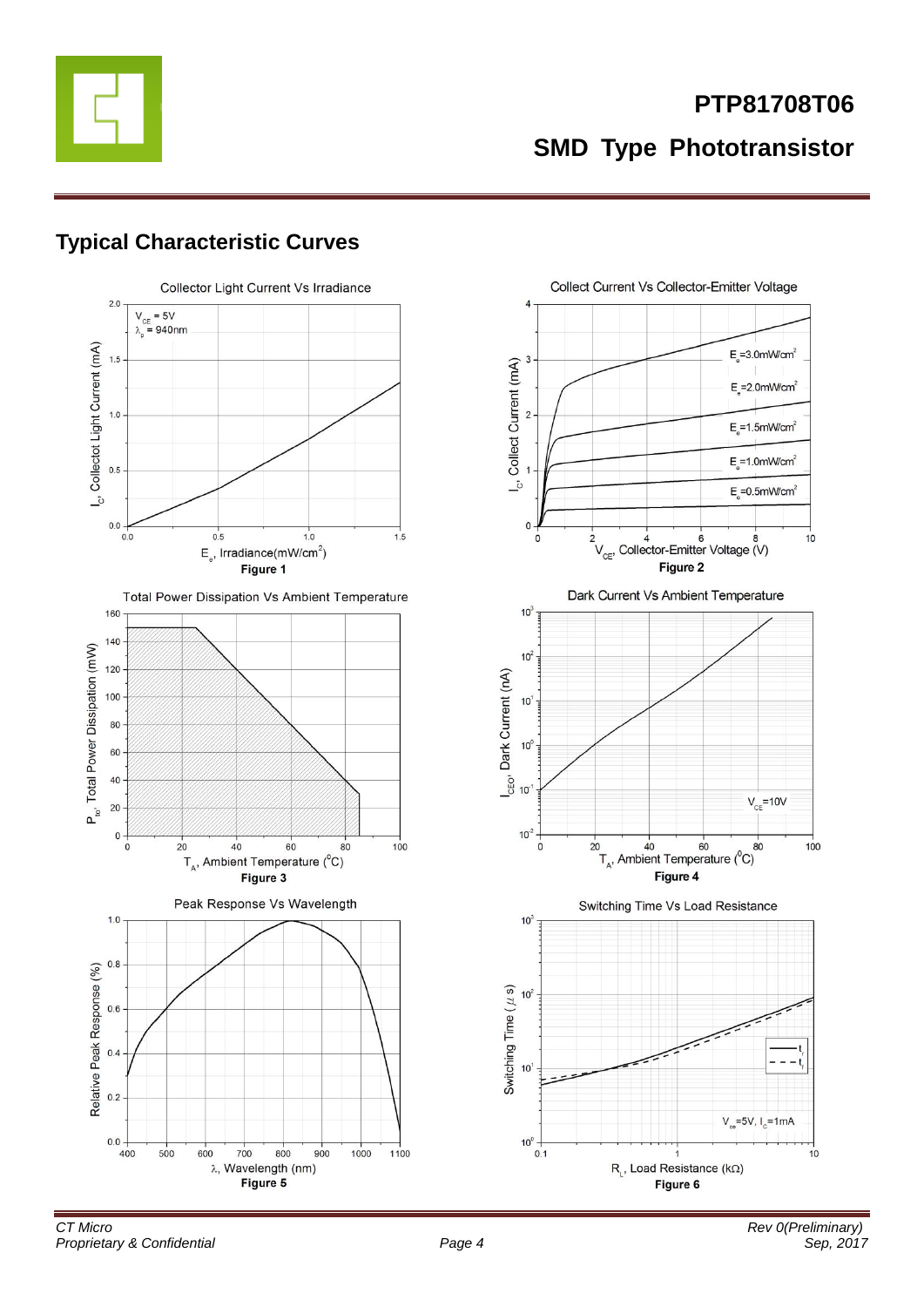

# **Typical Characteristic Curves**

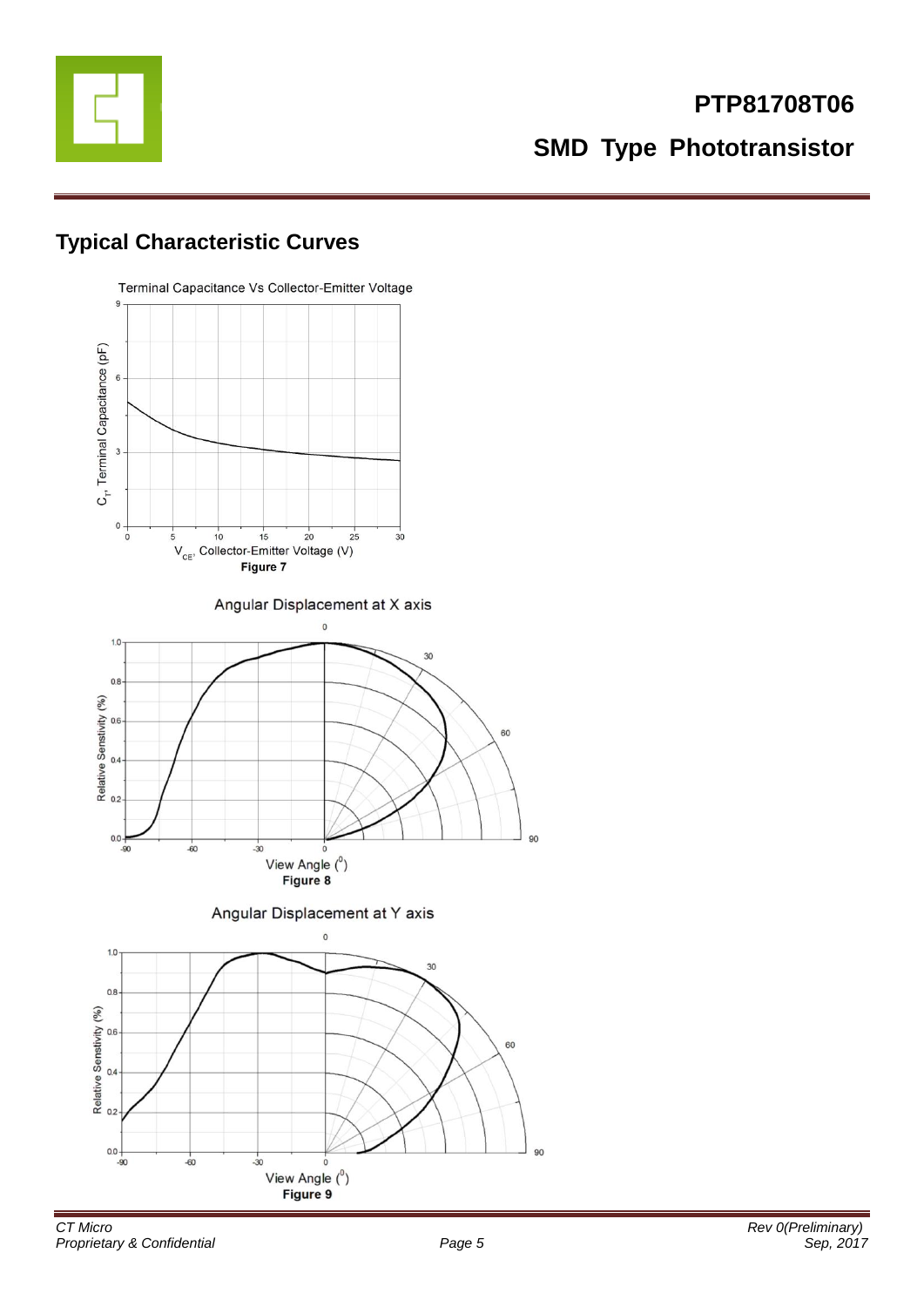



### **Package Dimension** *All dimensions are in mm, unless otherwise stated*

**Recommended Soldering Mask** *All dimensions are in mm, unless otherwise stated*



### **Ordering Information**

| <b>Part Number</b> | <b>Description</b> | <b>Quantity</b> |
|--------------------|--------------------|-----------------|
| PTP81708T06        | Tape & Reel        | 4000 Pcs        |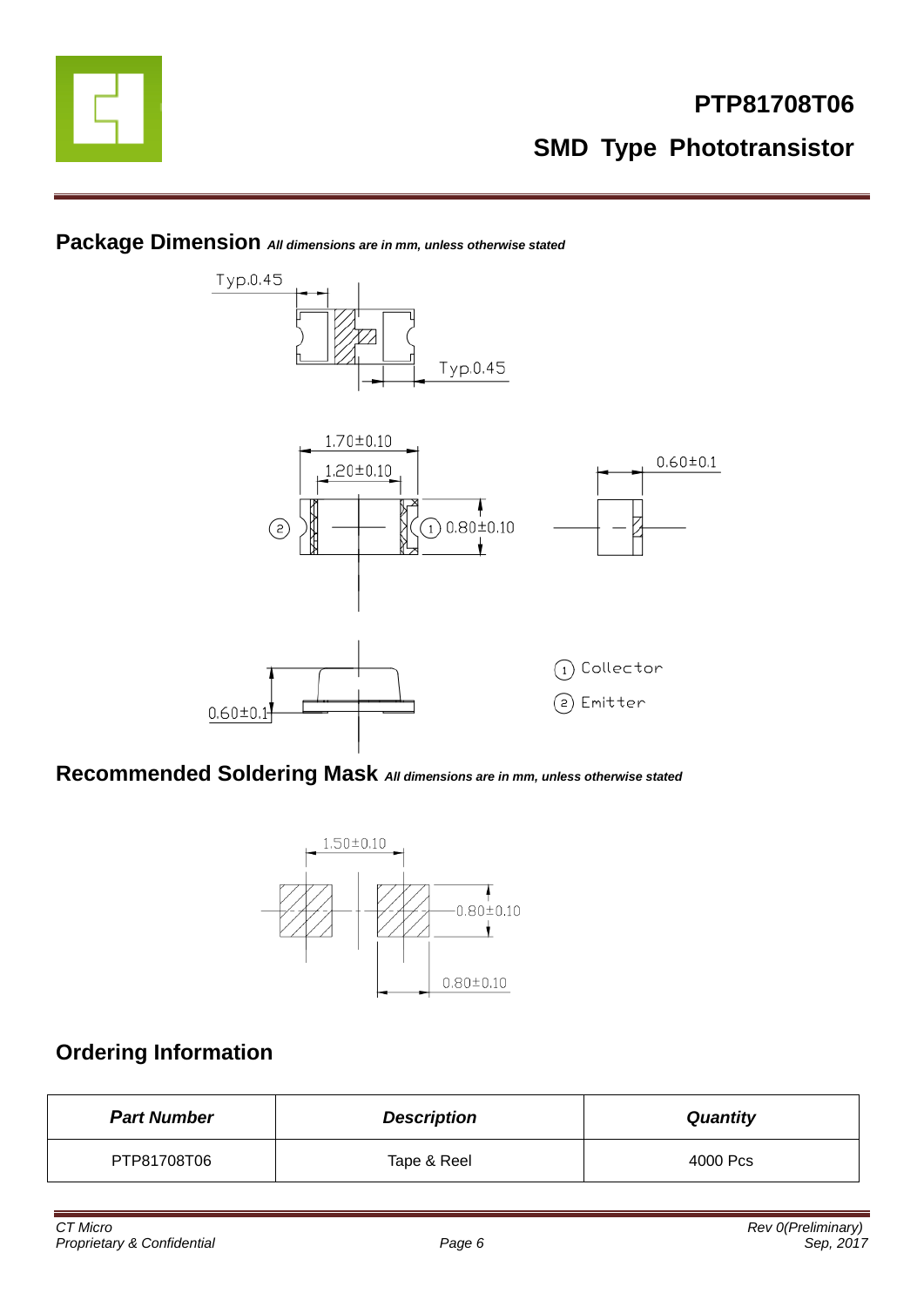



**Reel Dimension** *All dimensions are in mm, unless otherwise stated*

**Tape Dimension** *All dimensions are in mm, unless otherwise stated*

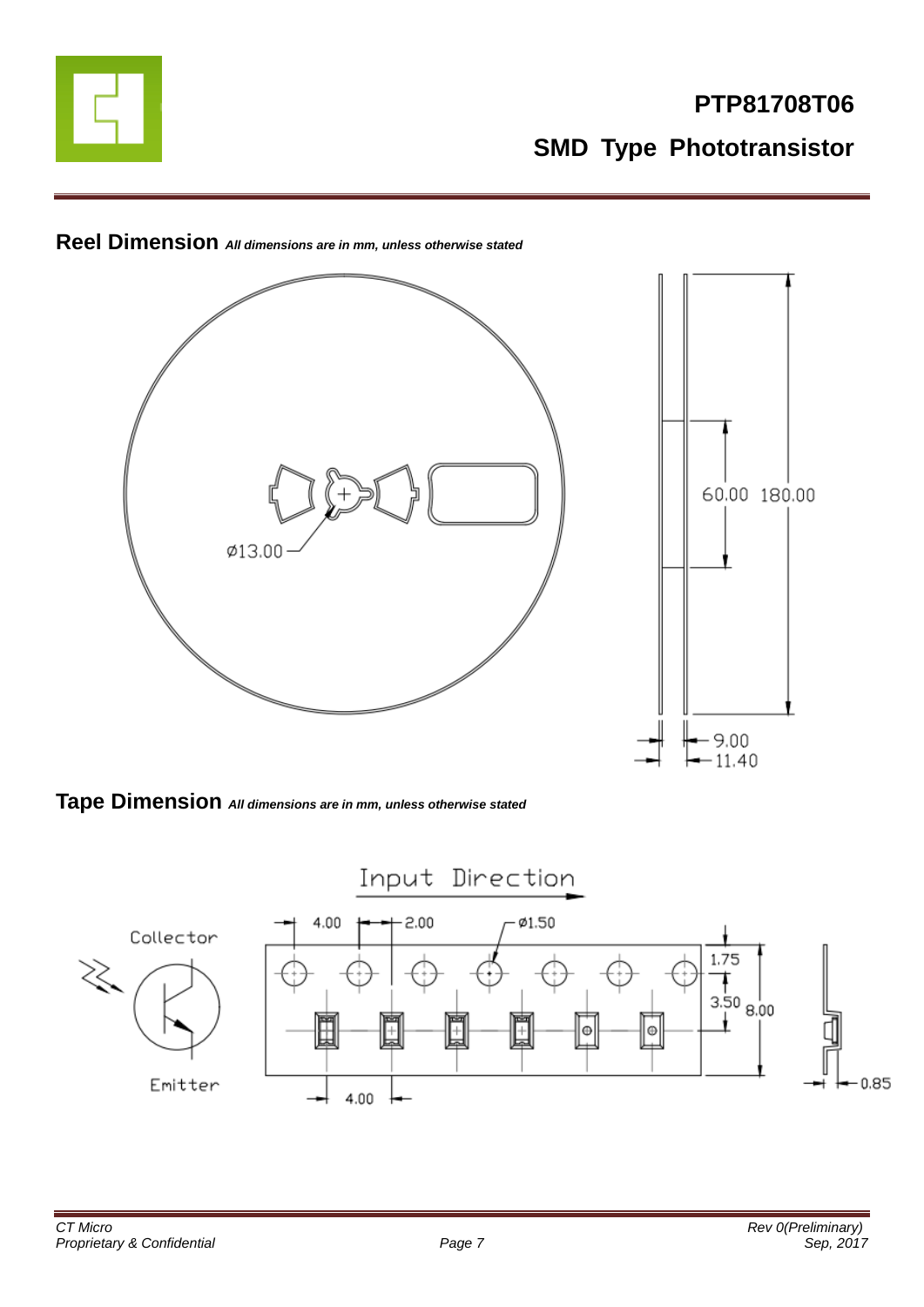

# **Label Form Specification**



Part no: CTM Production Number Serial no: Production Number Lot no: Lot number Q'ty: Packing Quantity Date Code: Manufacture Date Bin Code: Ic Ranks MADE IN CHINA: Production Place

# **Storage Condition**

- 1. Do not open moisture proof bag before the products are ready to use.
- 2. The moisture barrier bag should be stored at 30°C and 90%R.H. max. before opening. Shelf life of non-opened bag is 12 months after the bag sealing date.
- 3. After opening the moisture barrier bag floor life is 168h at 30°C/60%RH. max. Unused LEDs should be resealed into moisture barrier bag. (Refer to J-STD-020 Standard)
- 4. If the moisture absorbent material has faded away or the LEDs have exceeded the storage time, baking treatment should be performed using the J-STD-033 Standard conditions.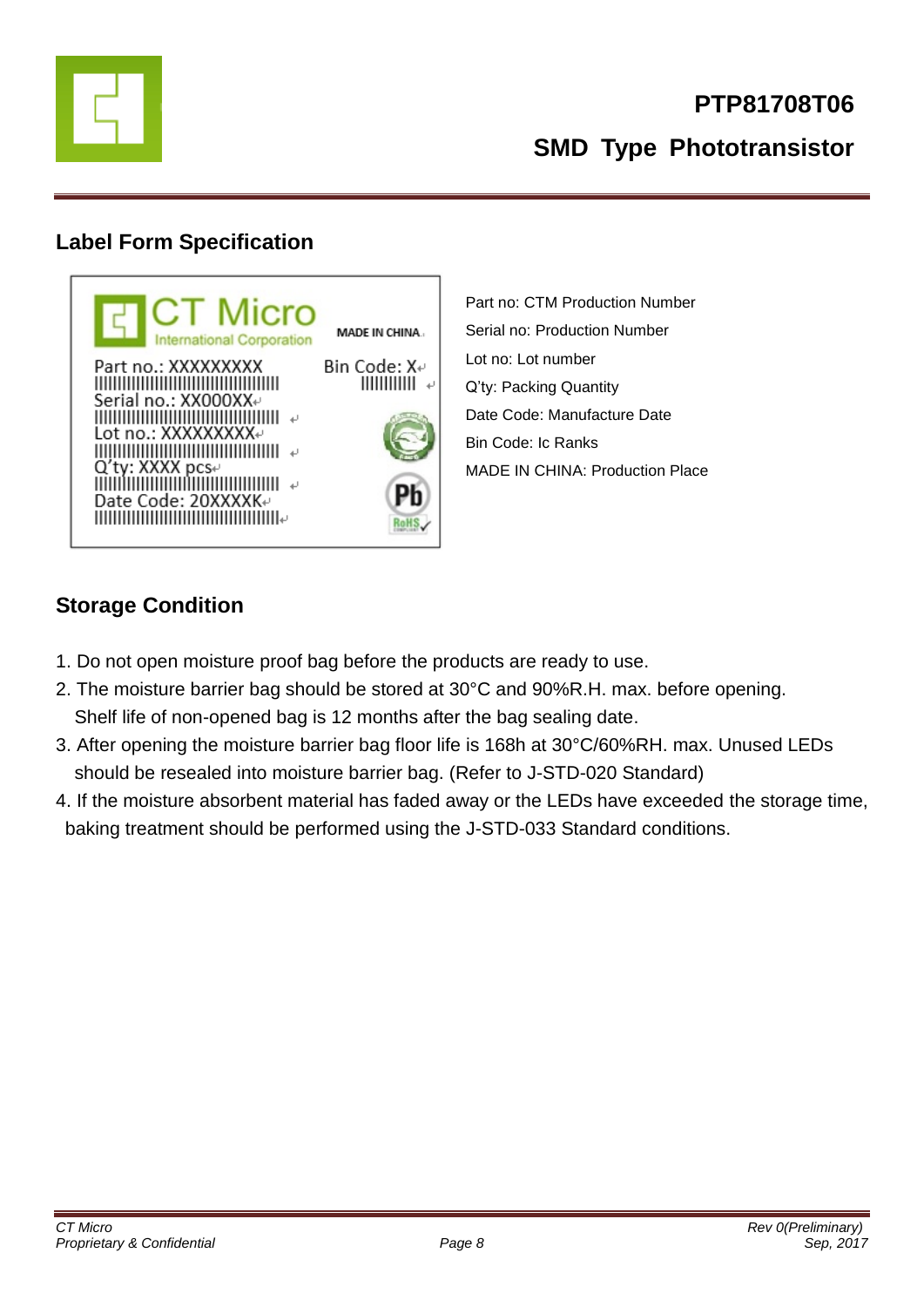

### **Reflow Profile**



| <b>Profile Feature</b>                     | <b>Pb-Free Assembly Profile</b>                   |  |  |
|--------------------------------------------|---------------------------------------------------|--|--|
| Temperature Min. (Tsmin)                   | $150^{\circ}$ C                                   |  |  |
| Temperature Max. (Tsmax)                   | $200^{\circ}$ C                                   |  |  |
| Time (ts) from (Tsmin to Tsmax)            | 60-120 seconds                                    |  |  |
| Ramp-up Rate $(tL$ to t <sub>P</sub> )     | 3°C/second max.                                   |  |  |
| Liquidous Temperature $(T_L)$              | $217^{\circ}$ C                                   |  |  |
| Time $(t_L)$ Maintained Above $(T_L)$      | $60 - 150$ seconds                                |  |  |
| Peak Body Package Temperature              | $260^{\circ}$ C +0 $^{\circ}$ C / -5 $^{\circ}$ C |  |  |
| Time (t <sub>P</sub> ) within 5°C of 260°C | 30 seconds                                        |  |  |
| Ramp-down Rate ( $T_P$ to $T_L$ )          | 6°C/second max                                    |  |  |
| Time 25°C to Peak Temperature              | 8 minutes max.                                    |  |  |